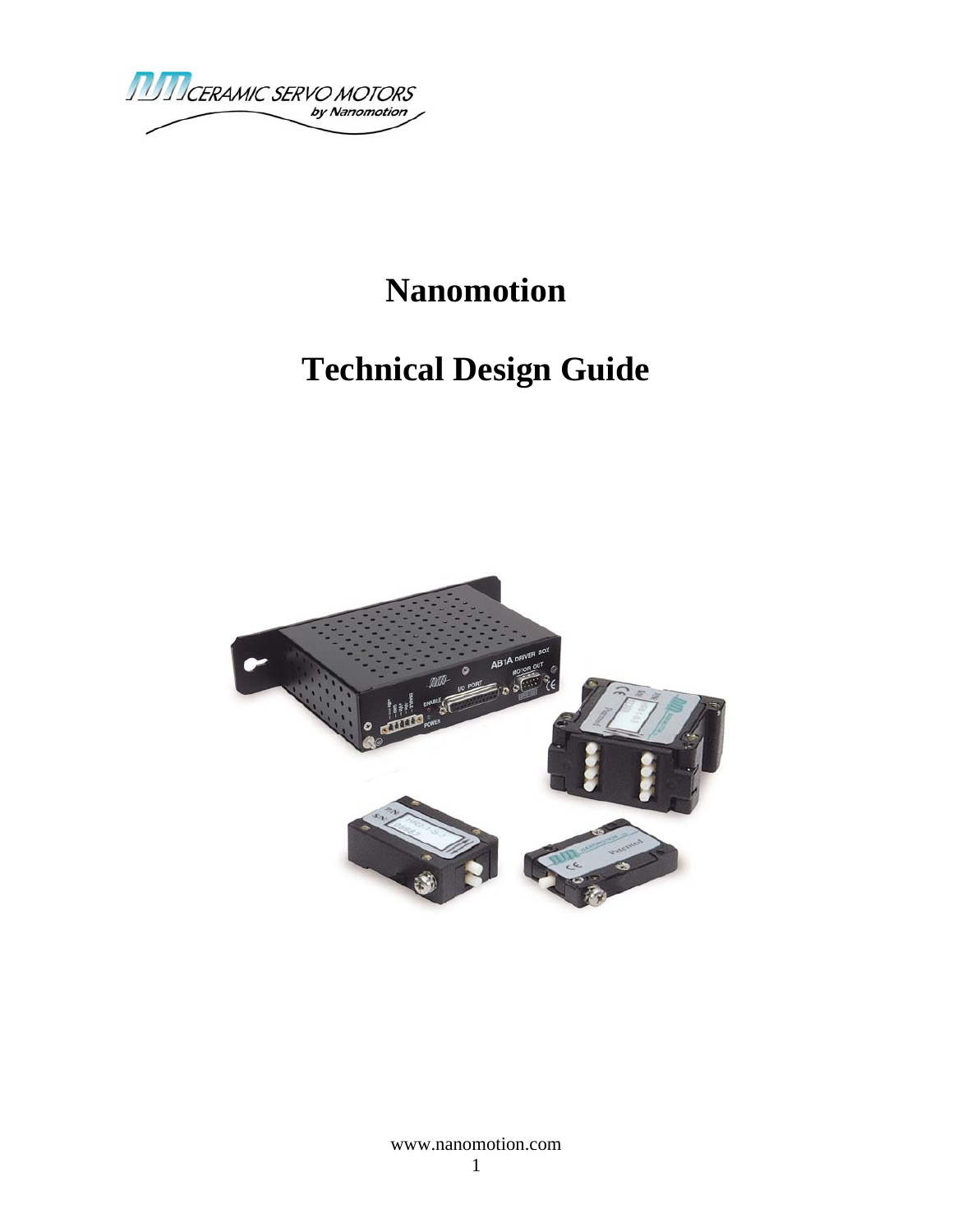

## Table of Contents

| Quick Reference Guide                         |           |
|-----------------------------------------------|-----------|
| Introduction                                  | 4         |
| Core Mechanical Design: Managing Normal Force | 4         |
| Linear & Rotary Designs                       | $4 - 10$  |
| <b>Mounting Tolerances</b>                    | 11        |
| <b>Motor Sizing</b>                           | $11 - 14$ |
| Mechanical Assembly Procedures and Safeguards | 15        |
| <b>Electrical Interface</b>                   | 16        |
| Servo Tuning                                  | 17        |
| General Operation & Safe Guards               | 18        |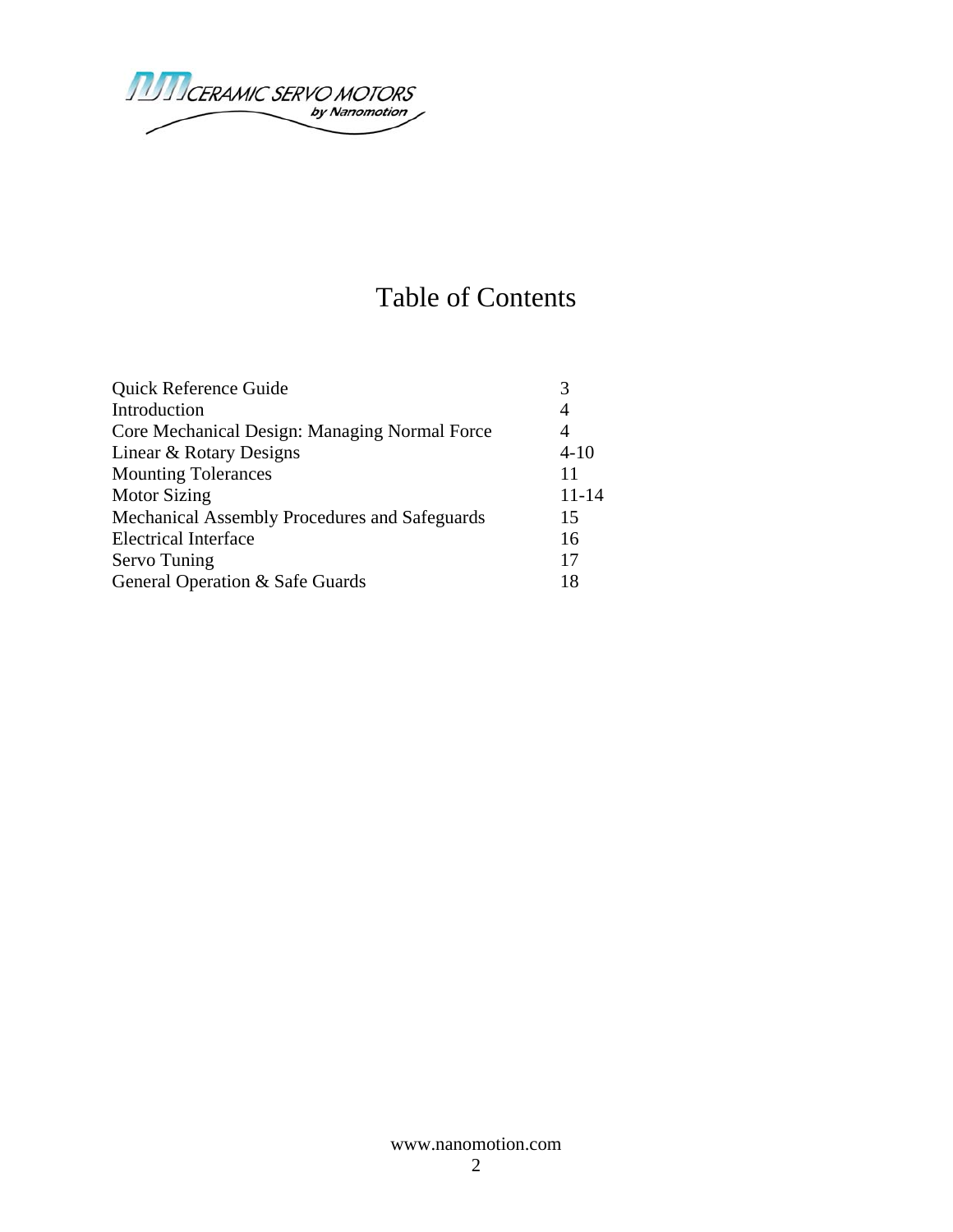

### **Quick Reference Getting Started**

- o Verify proper stage mechanics with preloaded bearings and appropriate stiffness.
- o Follow Nanomotion's motor mounting guidelines for preloading and motor orientation with respect to travel & verify that ceramic strip has two drops of epoxy
- o Connect the ground wire from the motor to the amplifier.
- o Verify the connection (jumper) between power supply return and the controller's analog ground.
- o Condition the motor before tuning, per Motor Installation Manual (Always recondition the motor each time it is disengaged from the ceramic strip).
- o After conditioning, wipe the ceramic with a clean cloth and IP alcohol without disengaging the motor
- o Use "Abort on Position Error" (or other safety mechanism) and appropriate torque limit during initial integration and conditioning. Do not exceed 5v and 50% duty cycle.
- o Avoid prolonged operation in an unstable condition (excessive vibration) during tuning process.
- o Consult with Nanomotion with any questions during the set up process.
- o Do not operate the motor in an un-loaded (un-mounted) condition.
- o Do not exceed the duty cycle limits when operating the motor (see Motor Installation Manual).
- o Do not allow the motor tips to leave contact with the ceramic strip during operation. (Use mechanical hard stops)
- o Do not remove the cover of the motor (High Voltage Inside).
- o Do not immerse the motor in any liquids.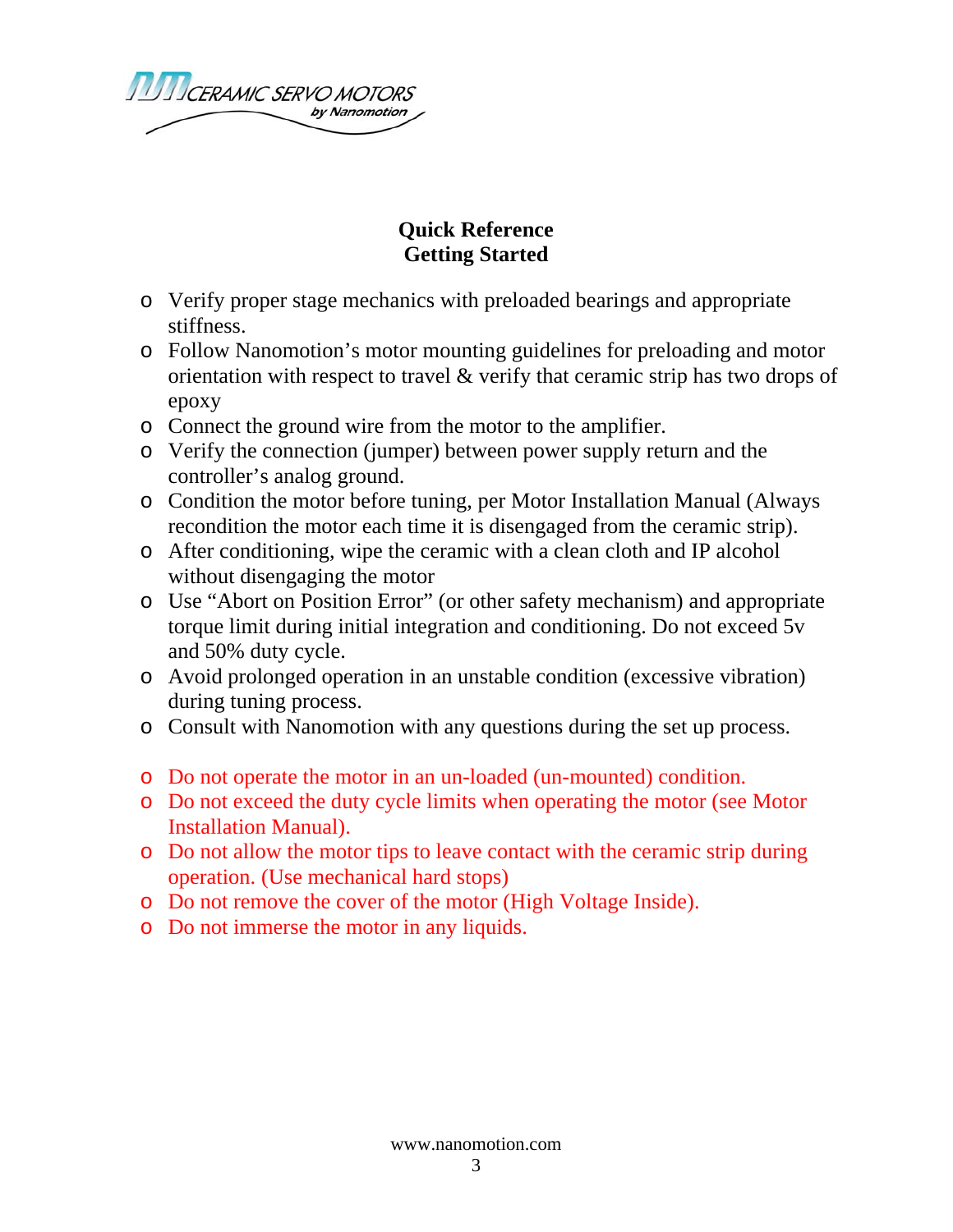

#### **Technical Guidelines for Using Nanomotion Motors**

#### Introduction

Nanomotion motors provide direct drive performance for linear or rotary motion. Motion is transmitted through the contact of a ceramic finger pushing on a ceramic strip. The 'friction pair' is specifically selected to yield optimum performace with minimal wear, currently achieving 40,000 hours of operation and working in environments up to Class 10 clean rooms.

To yield the maximum performance benefits of Nanomotion's ceramic servo motors, it is important to understand the operating characteristics of the piezo ceramic elements and the impact that it has on the mechanical structure.

As a direct drive, the Nanomotion motor is sized by the basic principles of F=MA (plus the resistance of the bearing structure & the force of gravity if on an incline or vertical). While this is a basic sizing method, one must recognize that the normal force of Nanomotion's motor directly affects the starting force based on the coefficient friction of the bearing. Additionally, bearing stiffness may be impacted by the motor preload if the bearing preload is not sufficient. Good design practice requires that a proper bearing configuration and bearing preload be established for use with Nanomotion motors.

#### Core Mechanical Design: Managing Normal Force

Nanomotion motors apply a normal force, into the bearing structure that is five times greater than the driving force. Simply, an HR1, which provides 1 lb. thrust, will create 5 lbs force into the bearing structure, perpendicular to motion. In addition to the normal force, there is the potential for higher acceleration forces that are placed in the same direction, impacting the bearing. Acceleration forces can easily be 2 to 3 times greater than the normal force. So, an HR1 motor, which provides 1 lb driving thrust has 5 lbs normal force and potentially 15 lbs acceleration force.

The forces applied by Nanomotion's motor require that the bearing structure (linear or rotary) have sufficient stiffness (and preload) to support the motor force. Insufficient stiffness could result in vibration transmitted to the mechanical structure, audible noise, excessive wear, and motor burning.

#### Linear Bearing

To best manage the normal and acceleration forces of the Nanomotion motor, it is appropriate to have a linear bearing stiffness of 50N/µm. This is easily achievable with conventional bearings that are readily available on the market. From a linear bearing perspective we will consider crossed roller bearings and linear recirculating guides. But, it is perfectly appropriate to consider air bearings and other mechanical bearings that provide the appropriate stiffness.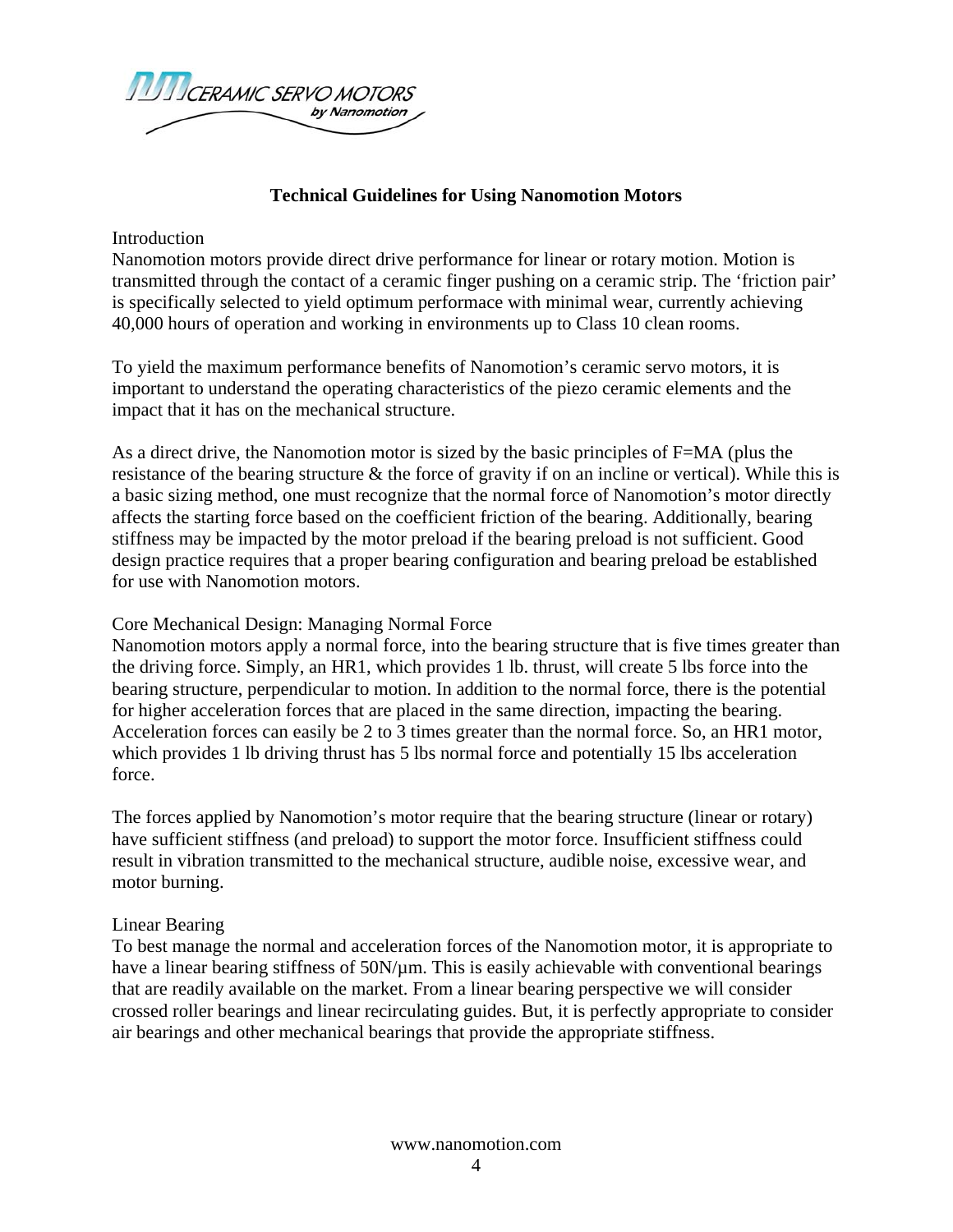

The most common linear bearings used in precision motion are crossed rollers and linear recirculating guides. While ball bushings and air bearings are acceptable technologies, they are in the minority for precision motion.

For purposes of this document we will define several types of non-recirculating and recirculating linear bearings. For the scope of this document, we will expect that motor mounting on a nonreciruclating bearing has the motor mounted along with the stationary base and the slide plate moves on its own. (The motor is not moving with the slide plate.)

Non Recirculating Linear Bearings

There are 3 typical configurations of non-recirculating linear bearings shown in Figure 1

Figure 1 • Crossed Rollers (left) • Steel V-way with ball (center) • Needle Roller (Right) Crossed rollers Balls Needles

Within the scope of these bearings, "needle rollers" represent the highest stiffness, but crossed roller bearings are the most common. Crossed roller bearing sets or slides typically have a mechanical preload that allows the user to establish a preload or use factory defaults (removing all play in the bearing) and exercise the siffness of the bearing.

Crossed rollers are very stiff, typically measuring ~45N/µm, per roller (based on a 6mm diameter), with half the rollers carrying the load. This is perfectly sufficient for Nanomotion motors, however the bearing preload must be independent of the motor preload, meaning do not use the motor itself to create the preload on the bearing.

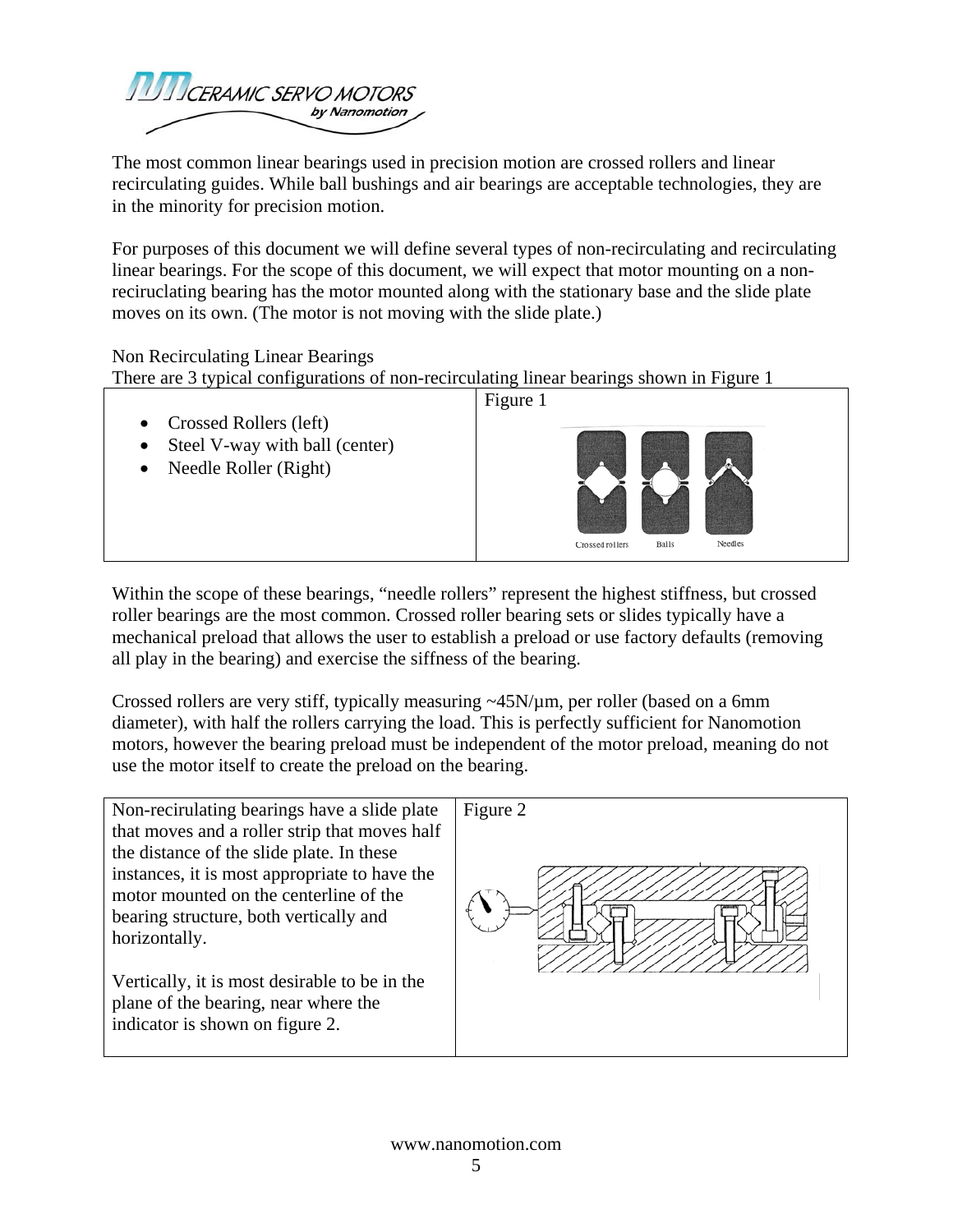

Horizontally, it is important be as close to center linearly. The primary objective is to have the motor mounted on the center of the length of the slide. Shown in Figure 3.

Off center mounting will contribute to Yaw error and potentially contribute to roller migration. Mounting on center assures that the motor force will not disturbe the bearing.

Even with a center mounting, with ultra precision motion systems, the yaw error should be calculated and factored in, as it will impact positioning accuracy.



Recirculating Linear Bearings

Linear recirculating bearings represent much greater variability, as there are may types of recirculating guides and preload levels. This results in different bearing stiffnesses in different load directions.

The initial destinction that is made relates to the contact pattern of a recirculating guide. The primary distinction is a two point or four point contact pattern, with the four point contact referred to as a Gothic Arc.

The basic difference between 2 point contact and 4 point contact is that 2 point contact touches the ball on the rolling axis, where 4 point contact has 4 points touching on non rolling axes and induces much more friction into the system.

While 2 point contact (on left) touches on its rolling diameter, it limits the amount of load capacity/stiffness in directions other than pure dyamic load, but maintains lower rolling friction.

The 4 point configuration (on right) offers much more loading in moment load capacity, but in turn, has much higher static friction, resulting in more break away force required from the motor.

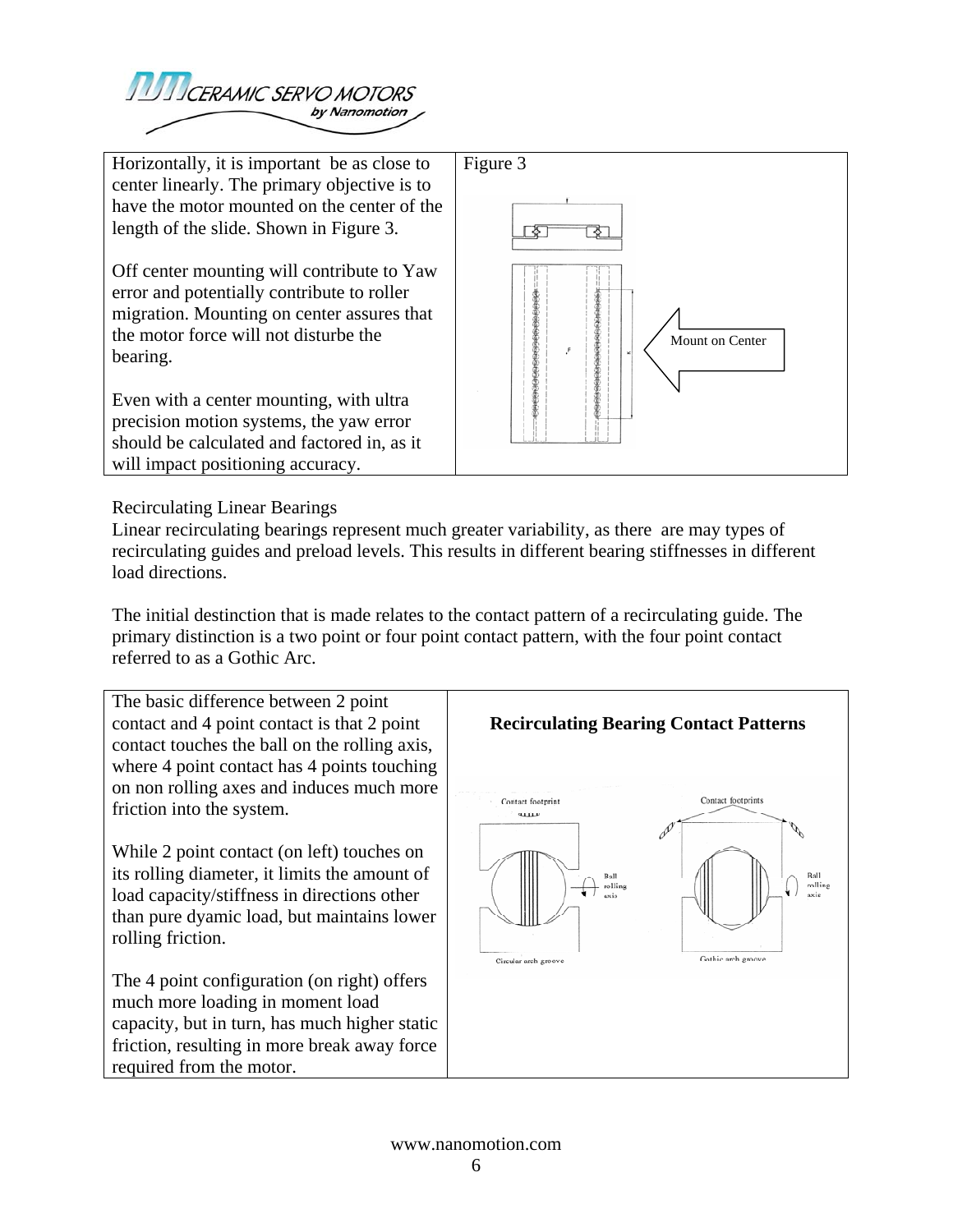

In addition to the bearing configuration, the bearing preload is very important as it relates to stiffenss.

Each recirculating puck can travel up and down the length of a given rail. It is important that each individual puck has a preload. The preload is created by 'sizing' the ball bearings to be larger that the clearance allows, ultimately establishing compression on the balls.

As typical configurations use either 2 pucks with a single rail or two parallel rails, with 4 pucks, having a preload on the bearings is essential.



Recirculating bearings are typically used for longer travel applications, greater that 150mm, and thus are configured where the motor travels with the slide, always maintaining central contact on the bearing.

Attention must also be paid to the recirculating bearing style, as some bearings are better suited to downward loads, while others are suited to equal loads in all directions. Bearings that are suited to downward loads have minimal side load capacity. This coupled with a light preload could result in low stiffness, mechanical noise and potential wear.

#### For reference:

THK SSR 15 series is designed primarly for downward load, with some capacity in side direction and poor capacity in the upward direction.

THK SHS 15 series is designed for equal loading in all directions

| Bearing Type      | Preload        | <b>Stiffness</b> |
|-------------------|----------------|------------------|
| SSR <sub>15</sub> | C <sub>1</sub> | $20N/\mu m$      |
| SSR <sub>15</sub> | $\cap$         | $70N/\mu m$      |
| RSR9K             | C <sub>1</sub> | $20N/\mu m$      |
| RSR9Z             | C <sub>1</sub> | $10N/\mu m$      |

Please note that while these numbers may not appear in the published catalogs, they are suppled by the engineering staff of the linear guide manufacturers.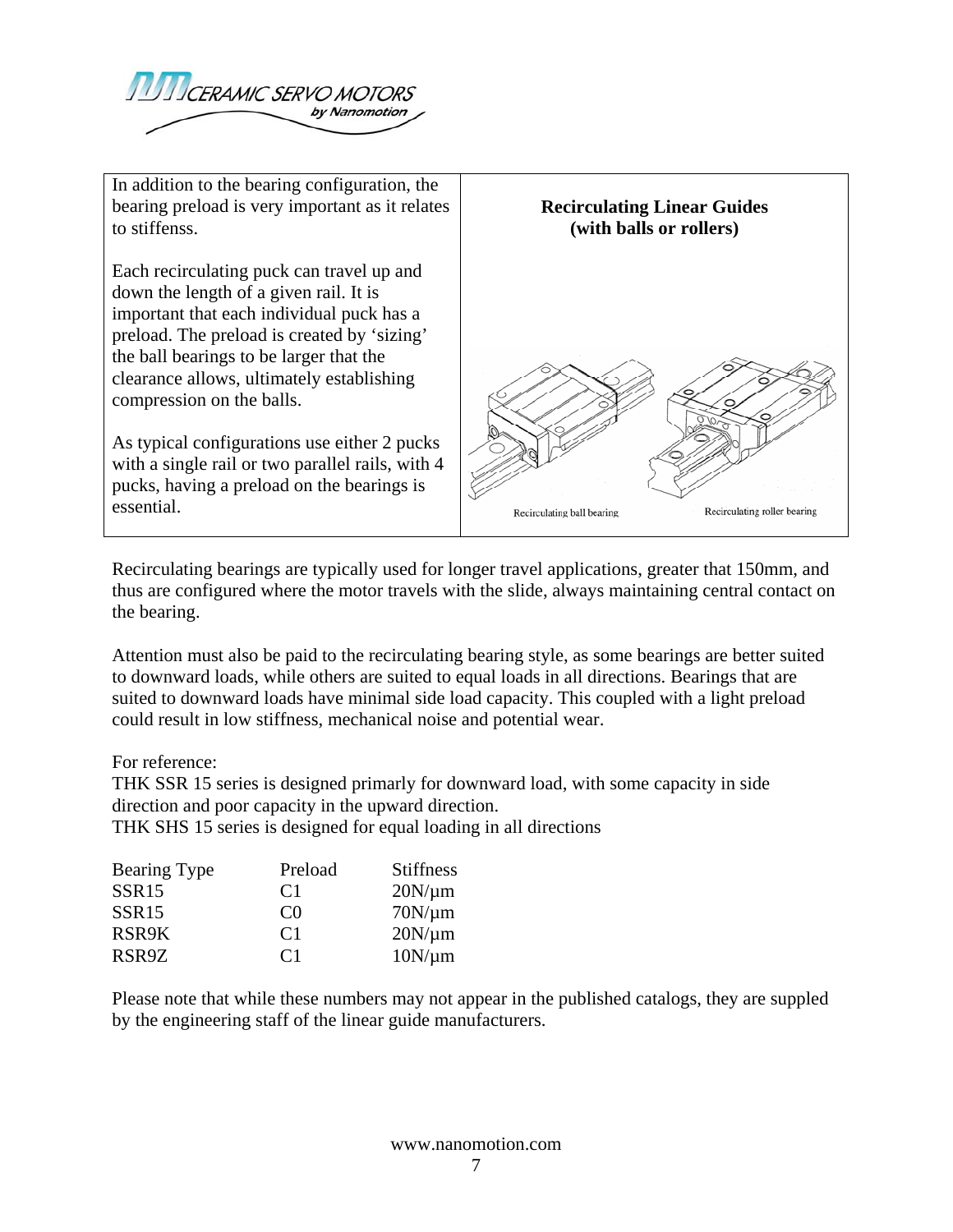

Rotary Bearings

Rotary applications with Nanomotion motors are quite common as the direct drive motor can eliminate worm gears, belts and other rotary transmissions. In rotary applications there is design flexibility to apply the motor axially, driving on the flat surface of a disk, or radially, driving on the circumference of a ring.

| <b>Typical Axial Mounting</b>            | <b>Typical Radial Mounting</b> |
|------------------------------------------|--------------------------------|
| Å,<br>C<br>Ñ<br>10<br>$\circ$<br>$\circ$ | C<br><⊈∰<br>່≏<br>$\circ$<br>ο |

As with linear bearings, the bearing stiffness is critical to the performance of the Nanomotion motor. Moreover, a single motor applied axially will induce a moment load on the bearing whereas a single motor applied radially will induce a side load on the bearing structure. In many rotary applications it is appropriate to consider the use of two smaller motors, mounted 180º apart to maintain a balanced load on the bearing. Mounting two motors that are not 180º apart, with a slightly different angle, can also help to maintain a preload on the bearing and have a positive impact.

In evaluating rotary bearings, there are 3 common types that are utilized in rotary stages: Rotary crossed roller Angular contact Deep groove radial

While the same stiffness criteria apply to rotary applications,  $50N/\mu m$ , each bearing offers different operating characteristics.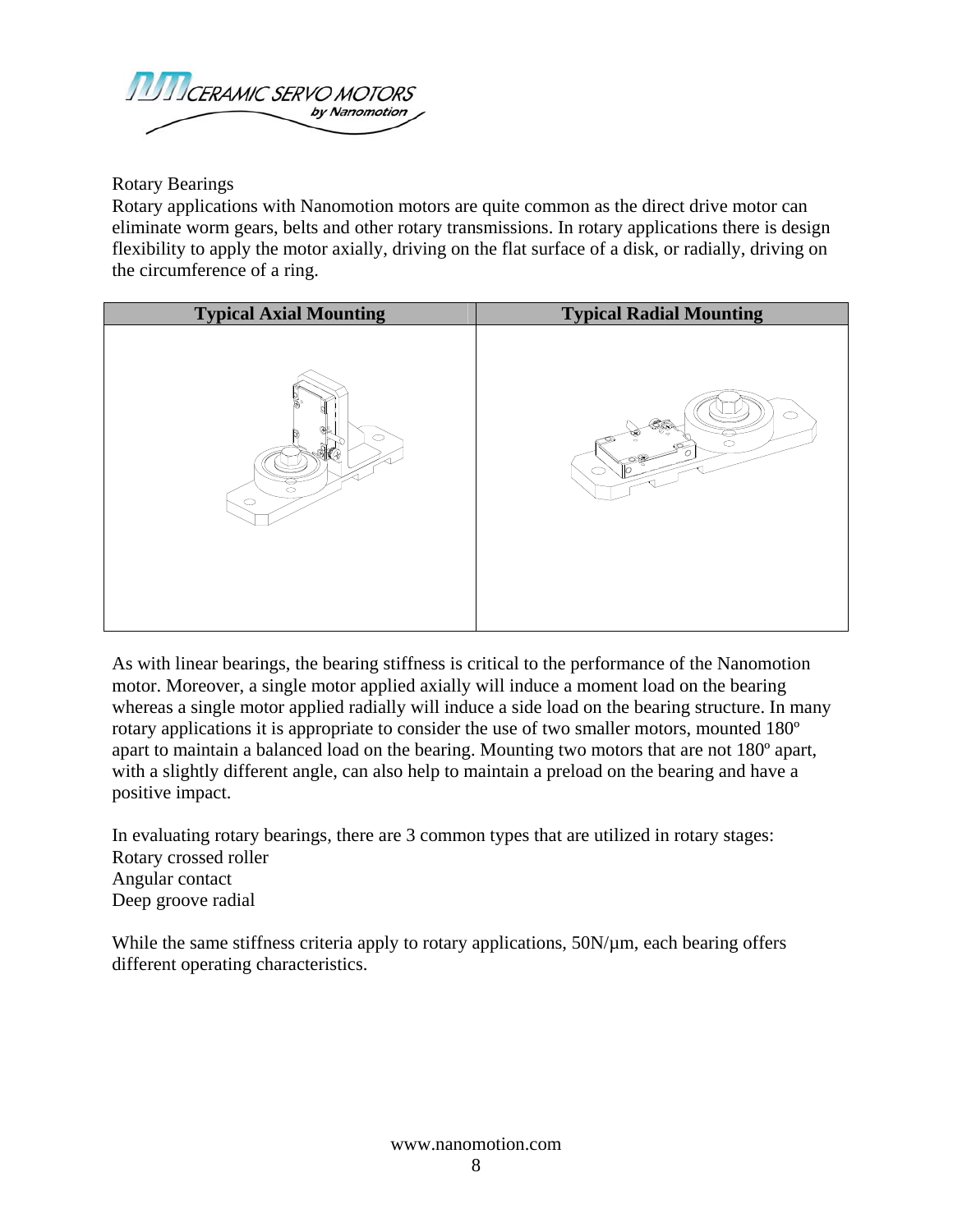

Rotary crossed roller

A crossed roller bearing consists of a series of rollers with alternating axes, applied between circular machined V ways. This bearing style is very low profile and provides very high stiffness. However, as the roller bearings are not tapered, larger diameter rollers have much higher friction coefficients, based on the contact pattern.

The crossed roller bearing will offer the lowest profile and the ability to work with a single bearing. The bearing can provide sufficient stiffness in a single row, and be utilized in an axial or radial manner.



#### Angular contact

Angular contact bearings come in a variety of configurations. There are angles that are designed to provide higher axial load with good radial stiffness and there are contact angles that provide higher radial stiffness with good axial support. Typically the contact angles can range from 14º to 40º, so it is very important to understand the design of the specific bearing.

The primary advantage of angular contact bearings is that the contact angle is a two point contact that can support higher preloads, without increasing friction. Theses bearings can provide both precision and load carrying levels in an effective package.



Angular contacts are typically provided in matchground sets. These sets are provided for a variety of mounting configurations (front-to-front, backto-back), each yielding different stiffness levels in different directions.

Caution must be used in setting up these bearings to avoid mis-applying. If the bearing is reversed from the intended mounting, the load capacity and stiffness will be greatly reduced. DB and DF will provide the axial capacity of one bearing with high radial stiffness. DT will provide double the axial stiffness when applied in the correct orientation, and no stiffness in the reverse direction.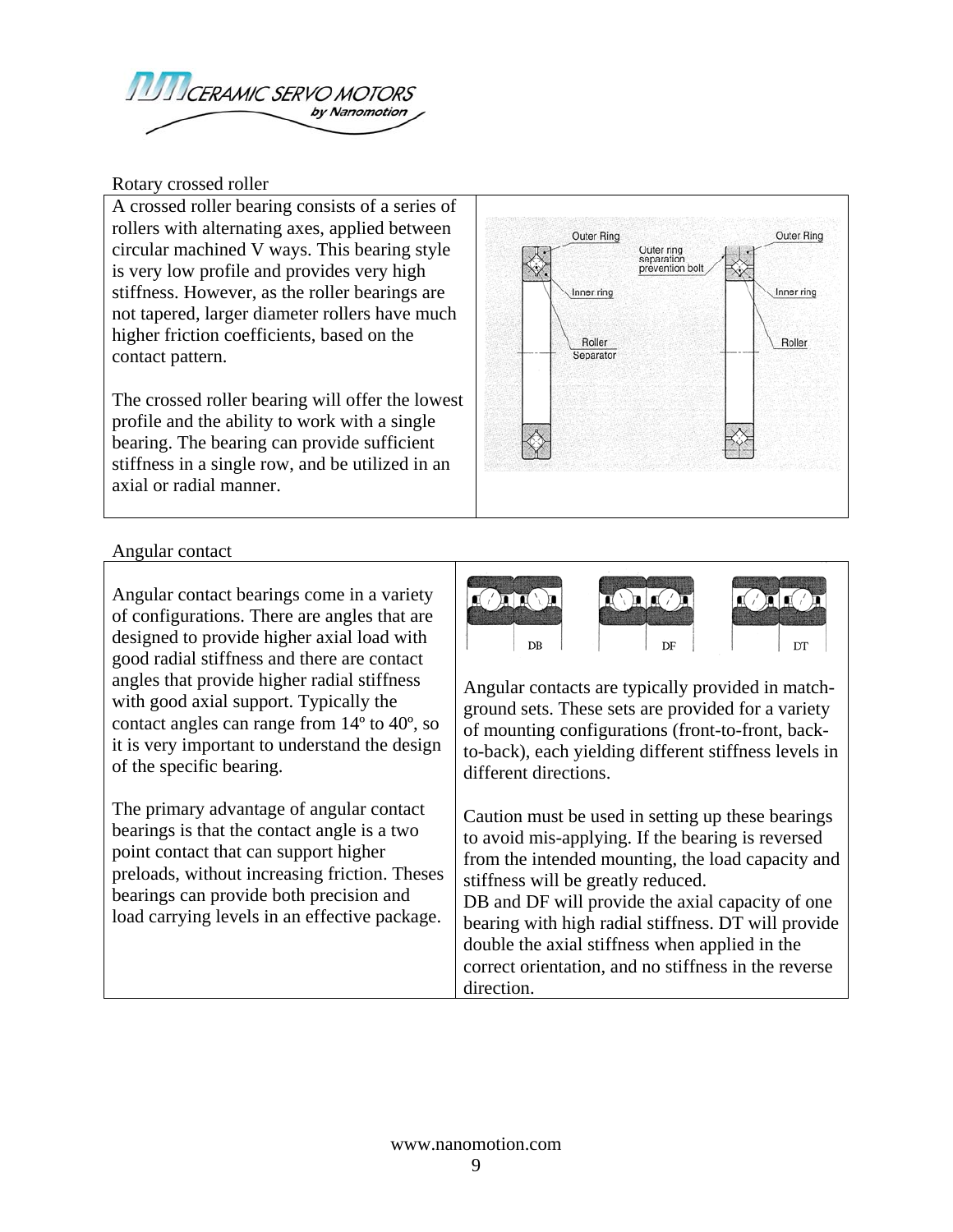

Deep groove radial

Deep groove bearings are acceptable, so long as the stiffness level meets the criteria for use with Nanomotion motors. These bearings utilize ball bearings captured inside a deep groove. They provide low friction and need to be applied in pairs and preloaded. While designed optimally for radial loads, this bearing configuration will be physically the



Deep groove

largest, to provide optimum stiffness. it is most appropriate to use this bearing design when operating radially. Use of this bearing for axial motor mounting will require a large bearing size and is best when multiple motors are spaced around the disk for uniform loading.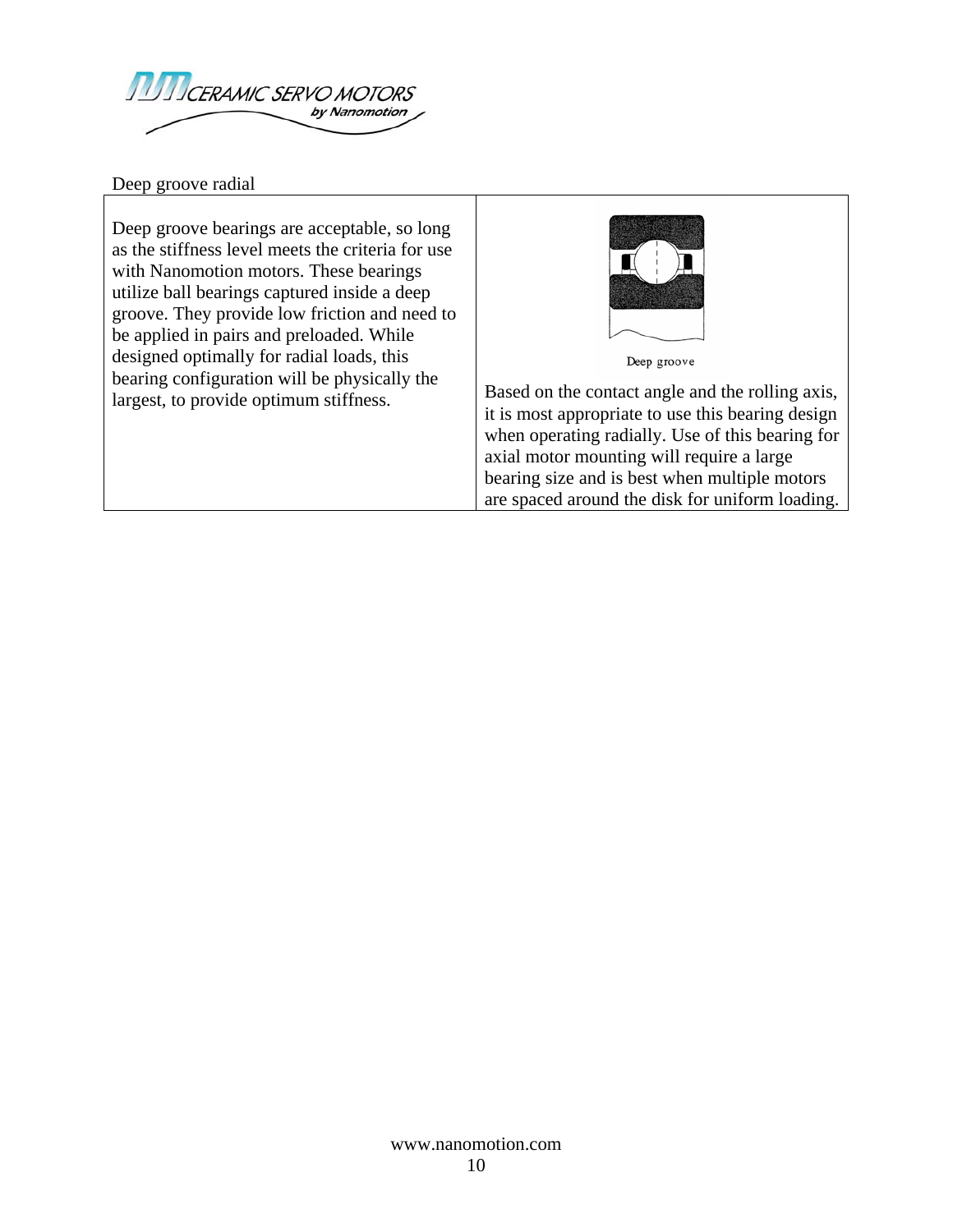

Mechanical Mounting Tolerance

The Nanomotion motor is constructed with a spring behind each motor element. This spring is designed to provide a preload (normal force) as well as allow for mounting inaccuracies. The spring can compensate for 'out of parallel' conditions up to 50 $\mu$ m (.002").

All of the bearing types discussed provide linear accuracies well within these tolerances, but the machined mounting surfaces will contribute to linear accuracy. It should, however, be achievable to control linear straightness to 50µm in a precision motion system.

For systems that require ultrahigh resolution (below 100nm) and smooth constant velocity, it is important to maintain tighter tolerances on the straightness of motion, to optimize the servo performance.

#### Motor Sizing

Each HR series motor element provides 4.4N (1 lbs) of dynamic stall force. The static holding per element is 75% of the dynamic stall force, so an HR1 motor providing 4.4N of dynamic stall force, provides 3.5N of static holding.

Based on using low friction bearings (<.007 Cof), a direct drive motor is sized by using F=MA. In addition to the mass, it is necessary to factor in the starting frictional force based on the coefficient of friction and any inclination of the axis.

While it is certainly possible to move large masses with small motors, acceleration and move profile become limited. Using a motor horizontally the following sizing formulas should be evaluated:

In sizing a permanent magnet brushless dc motor, acceleration of a load is the primary factor of consideration as the motor will require the most amount of current during this time. The acceleration force requirement is directly related to the motor's peak force capability and current limitations.

In sizing a Nanomotion motor, the primary factor is where will the work be done, in terms of speed and force. Identifying the force required at the maximum velocity will ultimately determine which motor(s) can support the application. As ceramic servo motors do not pull peak current during acceleration like a dc motor, it is based on the required speed and force to point to achieve the profile.

Below are basic equations (in word format) to understand the sizing process.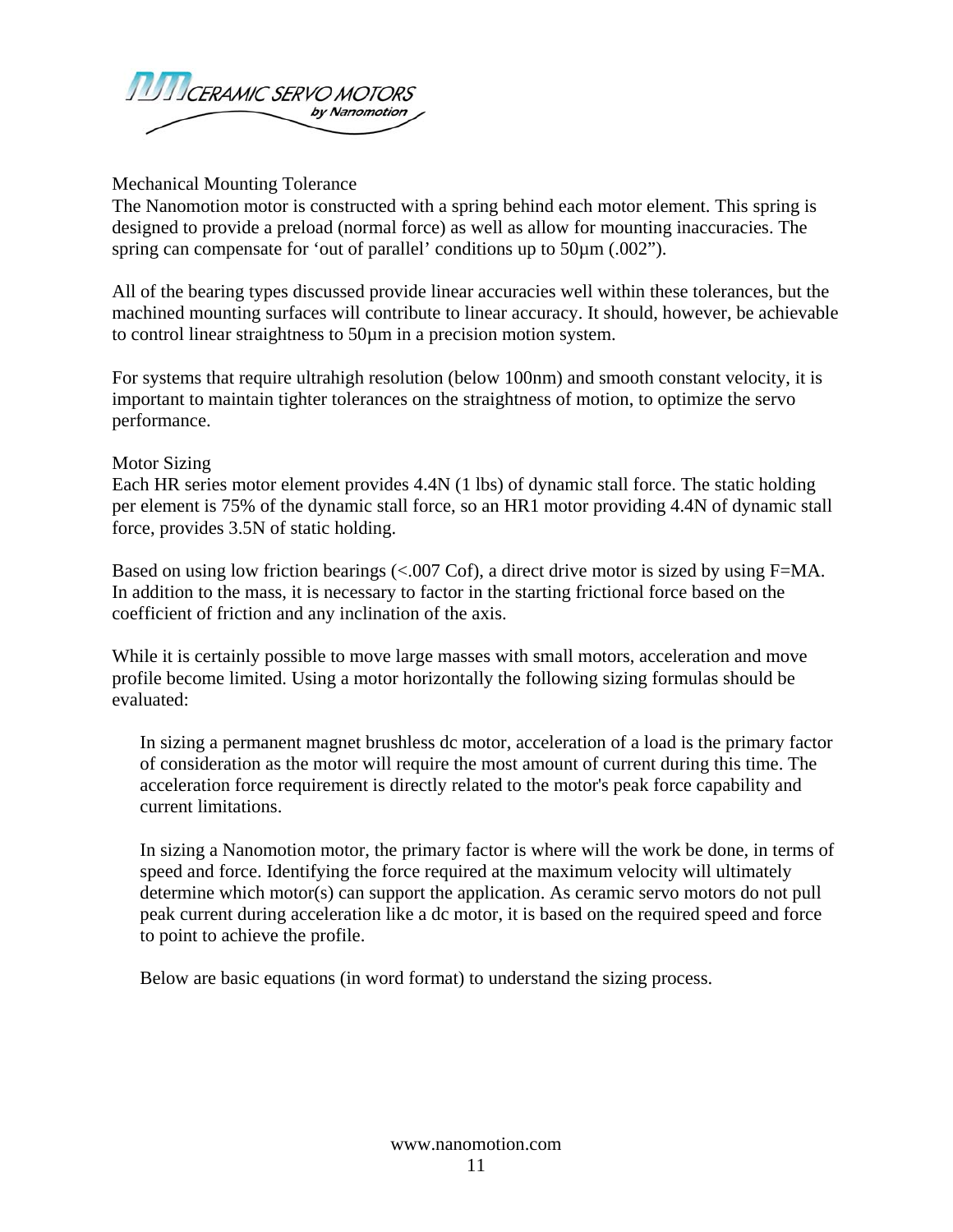

In the equation  $F = MA$ Peak Force = Total Mass \* Rate of Acceleration The moving mass, however must include all the associated load, such as: Customer weight Slide weight Bearing drag & Cof Cable drag Known Information from a Customer Customer weight to move Move distance (for typical move & total travel) Time to make move (which we break down into accel time, run time, decel time) Cof of bearing structure Thrust force if any (mounting orientation) The Motion Analysis consists of the following: Max Speed = Distance Traveled (mm/sec) Run Time +  $(Accel Time/2 + Decel Time/2)$  $Max$  Accel (Decel) = Max Speed (mm/sec^2) Accel (Decel) Time Distance Traveled = Max Speed \* Accel (Decel) Time During Accel (Decel) 2 (mm) Distance Traveled = Max Speed \* Run Time During Con Velocity (mm) Move Time  $=$  Accel Time + Run Time + Decel Time (Sec)  $Cycle Time =$  Move Time + Dwell Time (Sec) Duty Cycle  $=$   $\frac{\text{Move Time}}{\text{100}}$  \* 100 (%) Cycle Time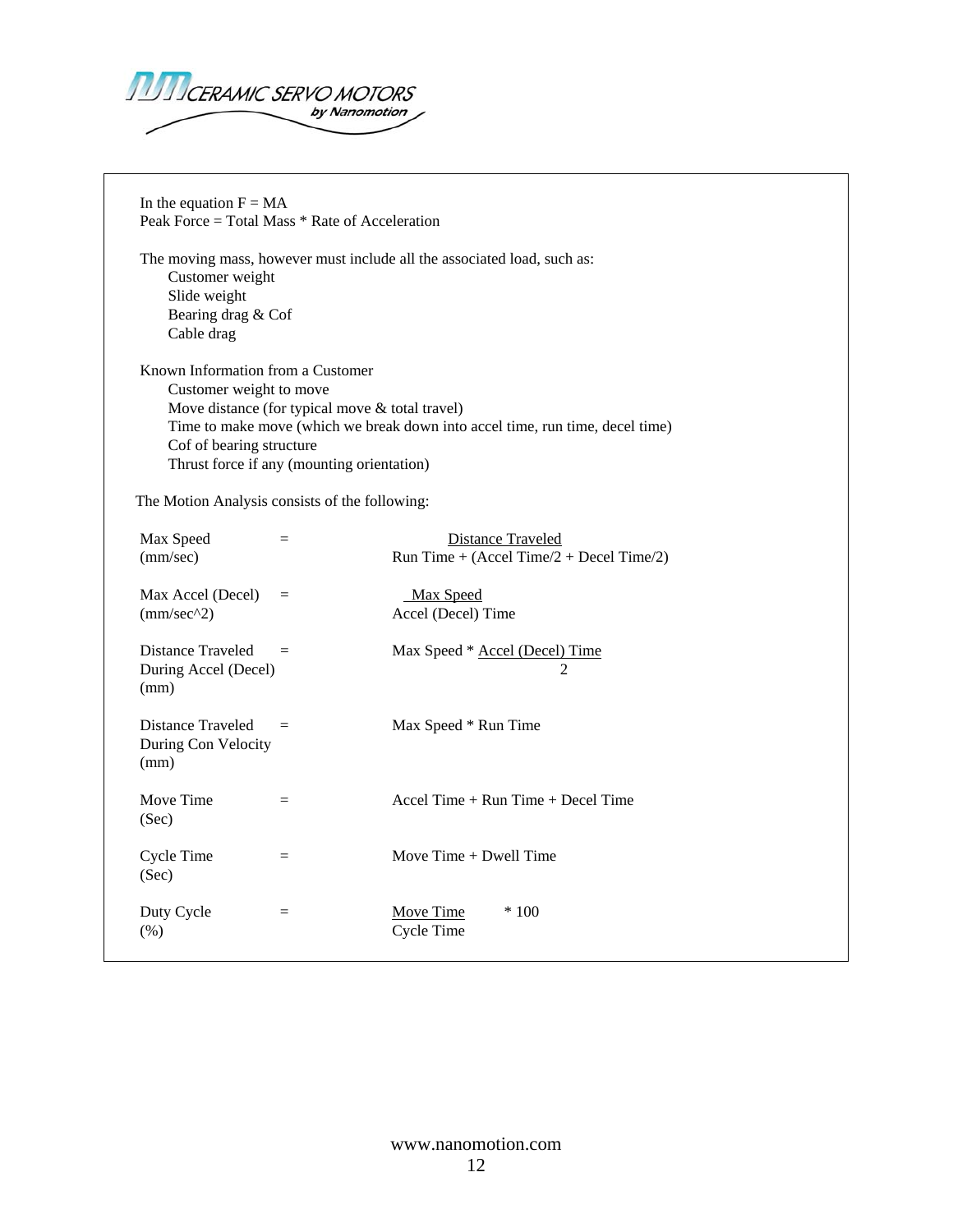

The Force Analysis Consists of the Following:

Acceleration (Decel) Force  $=$  Moving Weight \* Max Acceleration (Decel) (m/sec<sup>2</sup>) (N)

REVIEW NANOMOTION SIZING TOOL

Sizing Example:

Requirements:

Total moving mass (moving part of stage plus payload),  $M = 1Kg$ Travel,  $X = 0.01$  m (horizontal orientation) Total move time,  $T = 0.1$  sec (not including settling time) Motion profile: trapezoidal, accelerate for 1/3 of the total time, move at constant velocity for 1/3 of the total time, decelerate for 1/3 of the total time

Calculate:

Acceleration / deceleration, A =  $4.5 * X / T^2 = 1 * 0.01 / 0.1^2 = 4.5$  m/sec<sup>2</sup>2 Maximum velocity,  $V = 1.5 * X / T = 1.5 * 0.01 / 0.1 = 0.15$  m/sec Acceleration force,  $Fa = M * A = 1 * 4.5 = 4.5 N$ Add additional forces (bearing friction, load force, gravity/inclination, etc.) to obtain total force Ft. Let's neglect in this example.

Plot the point {Ft,V} on the Force/Velocity curves. See figure below. Select the motor whose curve is **above** the {Ft,V} point. In this case it would be an HR4.

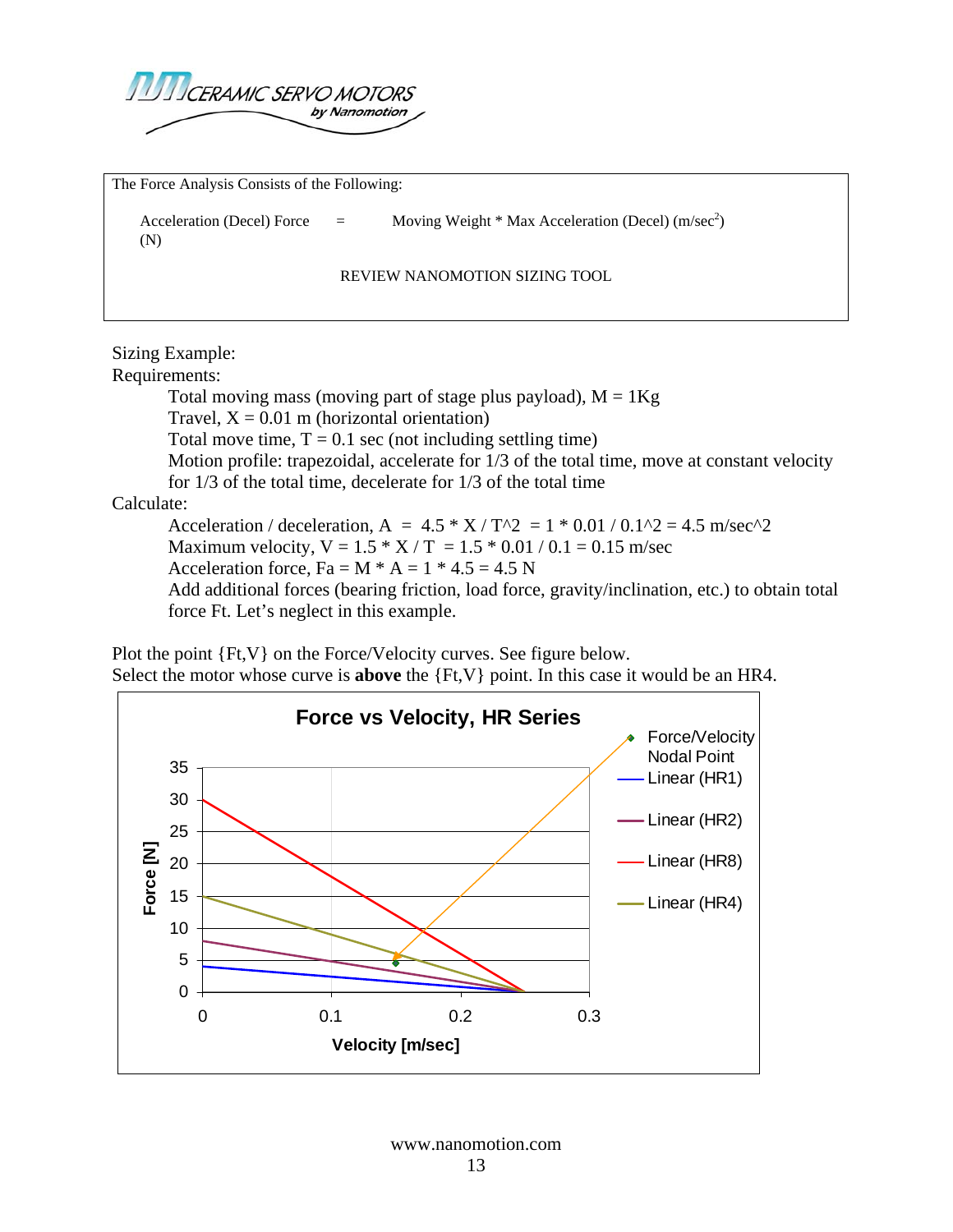

Settling Time

The achievable settling time is mainly dictated by the damping of the motor and the natural frequency of the system. A typical number of three cycles is required for the motor damping to damp the system vibration along the motion axis, so the settling time will be roughly according to the following formula:

 $T_s = 3/Fr$ 

Where Fr is the natural frequency of the system, and is calculated according to the following formula:

$$
Fr = \frac{1}{2\pi} \sqrt{\frac{K}{m}}
$$

Where: K - stiffness of the motor in Newton/meter m - mass of the moving part in Kg

If the desired natural frequency is higher than the one calculated for a given configuration, adding another motor in parallel or in tandem will increase the system's natural frequency due to the increased stiffness. The combined stiffness of several motors is the algebraic sum of the stiffness of the individual motors. One should recalculate the natural frequency using the combined stiffness of the motors. It is worthwhile to note that the effective motor stiffness increases under close loop operation.

Driving vertically with a motor that actuates based on friction requires specific consideration to the static load, separate from the dynamic force. As a rule of thumb, each 4.4N element can drive 120 grams vertically. Beyond this a counter balance should be considered. This can be in the form of a spring, a continuous force gas spring, or opposing weight.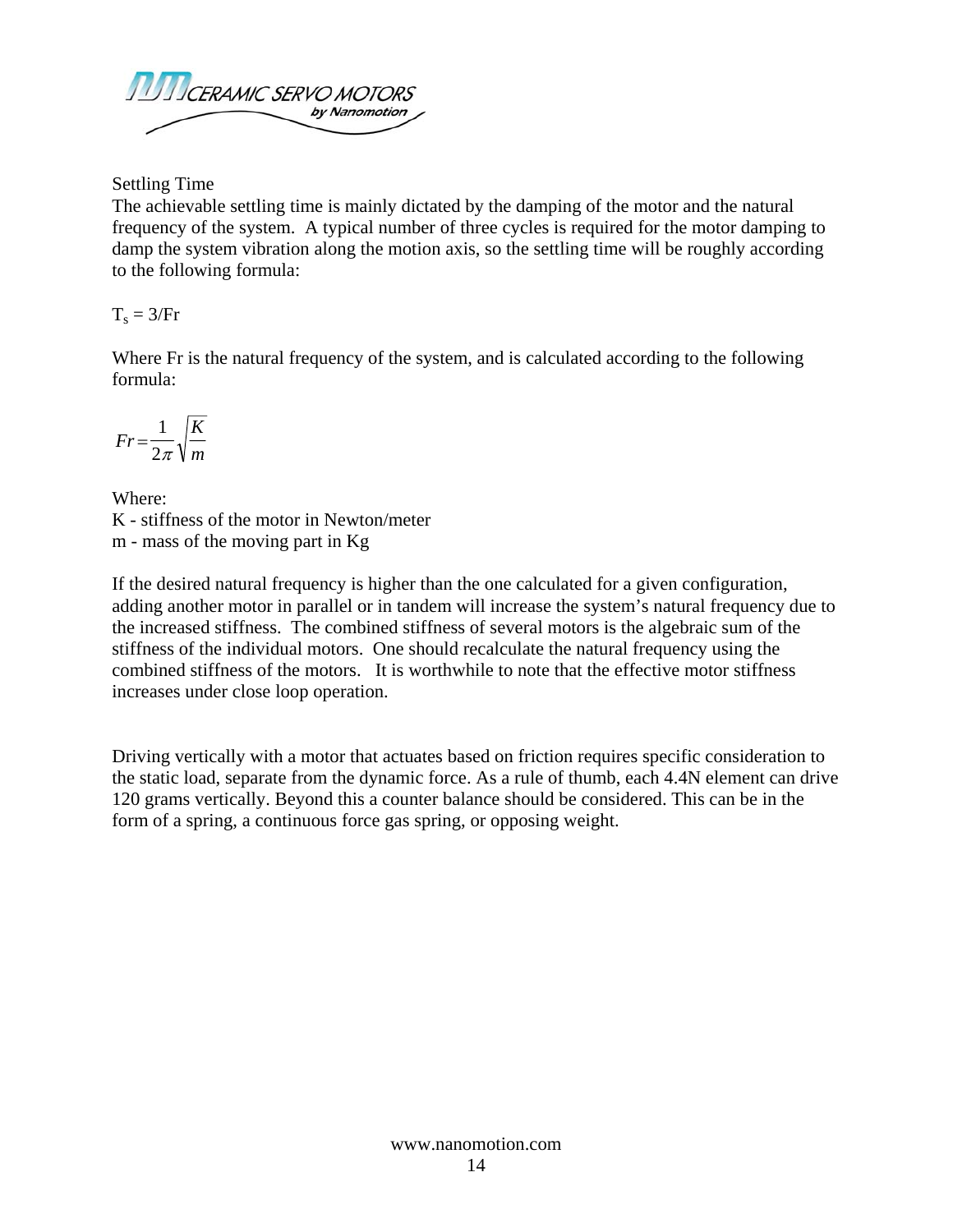

Mechanical Assembly Procedures and Safeguards

### *WARNING: NEVER OPERATE THE MOTOR UN-LOADED, WITHOUT PRELOAD AGAINST A NANOMOTION DRIVE STRIP.*

Proper mounting procedures are described in each motor manual, with preload being set by a shim (provided with ST, HR1  $\&$  HR2 motors), or a cam (internal to the HR4  $\&$  HR8 motors). The motor should be mounted perpendicular to travel, with the arrows on the motor label indicating the direction of travel.

In applications utilizing the HR4 & HR8 motors, it is important to avoid compressing the motor against the ceramic strip, prior to engaging the cams. This additional force will result in a higher that expected preload. If there is a concern about controlling the force during mounting it is acceptable to use a shim, when the fingertips are in a retracted position, up to 15µm thickness. This will assure that the motor elements are not 'over compressed' against the drive strip.

Always make sure the mechanical travel does not permit the motor fingers to become disengaged from the ceramic drive strip. The fingertips should remain in a compressed state at all times.

Most Nanomotion provided drive strips have a 3M acrylic tape bonded to them. Nanomotion can provide the specification on the tape for those customers who require it. When applying the ceramic with the tape, make sure there are no air bubbles and the ceramic strip is applied to a clean surface. After adhering the drive strip, secure it with two drops of epoxy, per the instructions in the manual, to prevent any motion in sheer.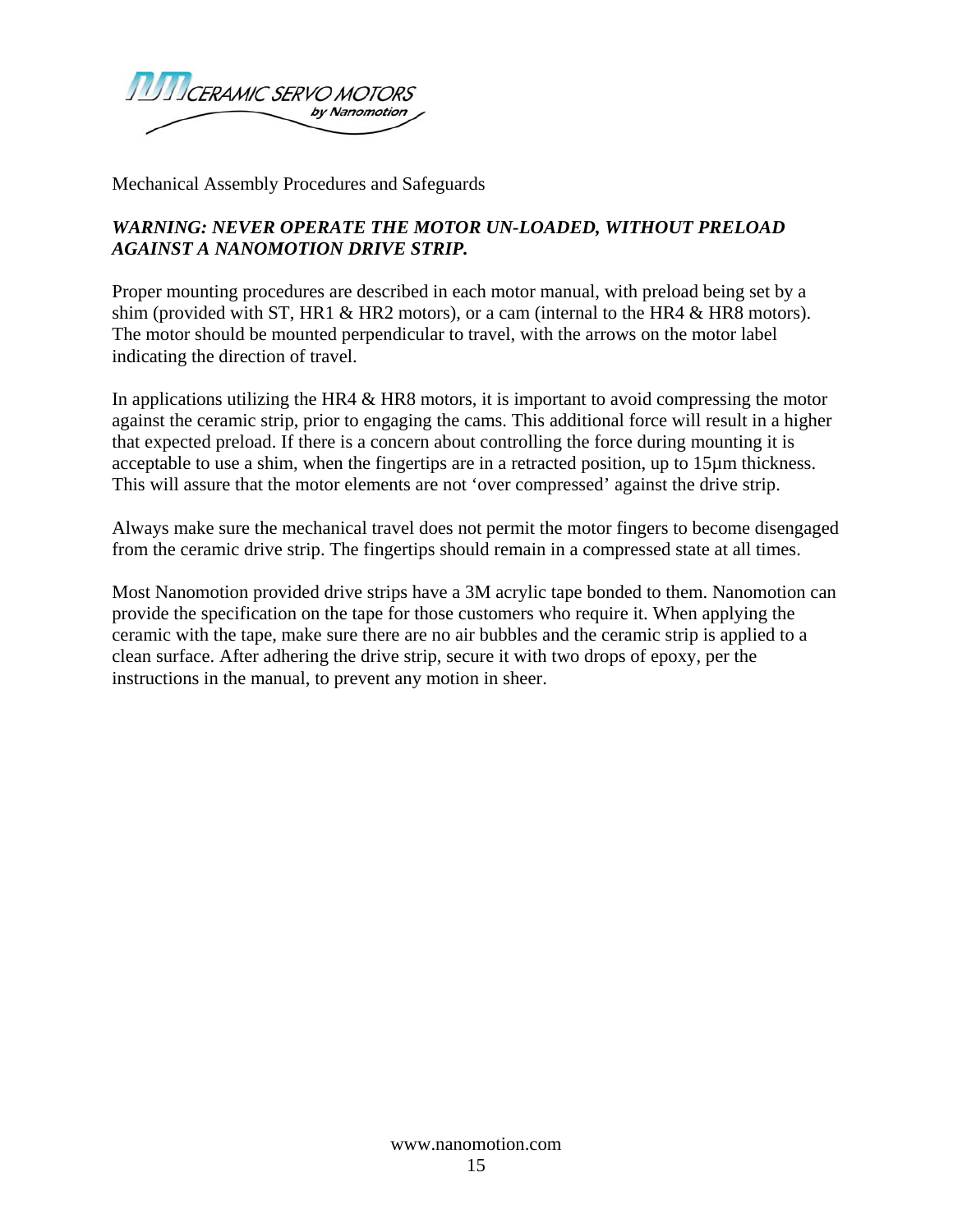

Electrical Interface

Nanomotion's motors run at resonant frequency and are sensitive to the capacitance of the electrical circuit. Changing cable lengths will affect the total capacitance. There are guidelines provided in Nanomotion's catalog and manuals as to the acceptable cable lengths.

In addition to the cable length from the motor to the amplifier, caution should be used if third party cable is used. Nanomotion provides motors with specific low capacitance cable at: Standard motors: 64pF/foot Vacuum motors: 13pF/foot

If the capacitance of the electrical circuit is too high, the full performance of the motor will not be realized. Nanomotion can provide guidelines for testing capacitance.

#### Motor Connection

- <sup>o</sup> Connect a ground wire from the motor to the amplifier chassis screw.
- <sup>o</sup> Connect the amplifier's analog ground to the controller's analog ground (even when using differential command).
- <sup>o</sup> Tie un-used +Vin or –Vin amplifier inputs to amplifier's analog ground.
- <sup>o</sup> For AB1A, AB2 and AB4: need the controller to generate an active low enable signal (ACTIVE  $=$  short to ground.) AB5 supports both active high and active low.

Conditioning (burn-in)

- <sup>o</sup> Must condition motor before tuning and any time after a motor has been removed and re-mounted
- <sup>o</sup> Limit command to 5V and use "Abort on Position Error" at the controller to protect the motor during initial integration and conditioning.
- <sup>o</sup> Conditioning cycle: 4 hours minimum at 50 mm/sec, 50% duty cycle max, running end-to-end in an open loop condition. The CCS drive strip should condition for  $\sim$  18 to 20 hours
- <sup>o</sup> Condition at ambient never in vacuum
- <sup>o</sup> At the end, wipe the ceramic with isopropyl alcohol without retracting the fingers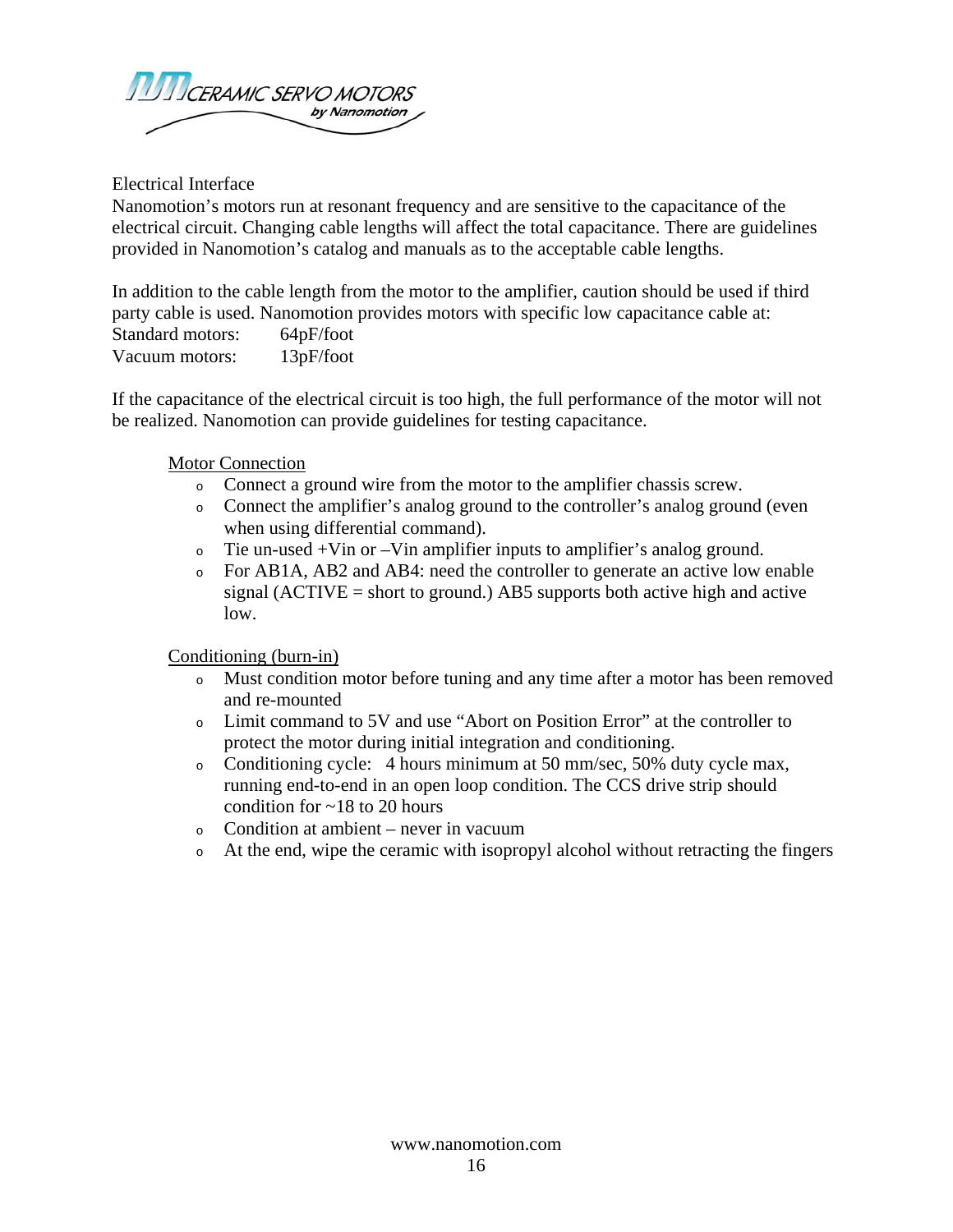

Tuning

Nanomotion offers a variety of amplifiers that provide a wide range of performance benefits. From a tuning perspective, there are 2 main differences between the amplifiers that should be understood:

- 1. The AB5 amplifier, which linearizes the voltage to velocity profile and can work with any servo controller.
- 2. The AB1A, AB2, and AB4 which has a dead-band and should use a simple firmware algorithm to facilitate good performance

The Voltage to Velocity profile is represented in a simple graph as shown.



The use of the deadband algorithm requires that command threshold be established, which is the point when motion starts. This point can typically range between .8 and 1.5 volts. Depending on the specific drive, motor and mechanical structure, the deadband can be slightly higher or lower.

Once the deadband value is identified, establish the command setting at 60% to 70% of this number. So if the deadband measured  $\pm 1$  volt, establish .6 to .7 volts as the deadband. This number may not necessarily be the same in both directions.

The AB5 amplifier utilizes typical tuning values, similar to that of a brushless dc motor. There is no need for any special algorithm and tuning can start with Kp (leaving Ki & Kd at zero). Kp will provide stiffness of the system, Kd will provide damping and Ki will support the ability to achieve final positioning.

Once the tuning parameters have yielded the desired performance vary each parameter by +/- 20% and re-confirm performance. This will ensure that the parameters are robust and capable of supporting any small changes in the mechanical structure.